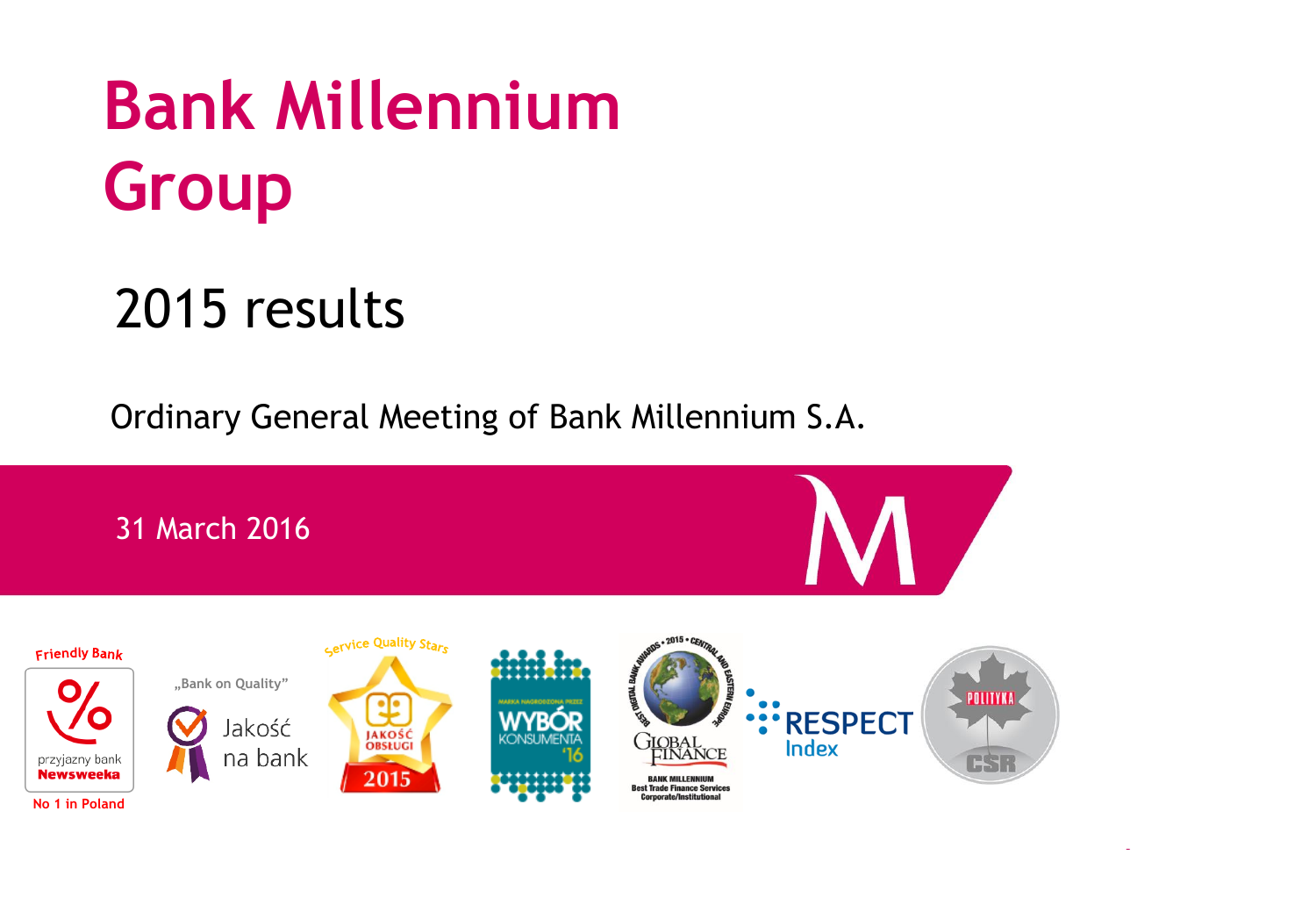# Disclaimer

This presentation (the **"Presentation"**) prepared by Bank Millennium S.A. (the **"Bank"**) should not be treated as a part of any invitation or offer to sell, invest or deal in any securities or a solicitation of an offer to purchase any securities or recommendation to conclude any transaction.

The information provided in this Presentation was included in current or financial reports published by the Bank or is additional information that is not required to be reported by the Bank as a public company.

Financial data presented hereby is based on the consolidated Bank Millennium Group level (with the exception of proposal of profit retention, which is based on unconsolidated financial data) and is consistent with the Financial Statements of the Group published on February 26th and delivered to this Ordinary General Meeting.

There is also one exception to the consistency with the financial statements data, described below:

*From 1/01/2006 the Bank started to treat under hedge accounting principles the combination of mortgage floating* rate FX loans, floating rate PLN deposits and related cross currency interest rate swaps. From 1/04/2009 the Bank extended hedge accounting principles to FX swaps. According to the accounting principles, the margin from the swaps is reflected in Net Interest Income. However, as this hedge accounting does not cover all the portfolio denominated in foreign currency, the Bank provides in this presentation pro-forma data, which presents all interests from derivatives *in Net Interest Income.*

In no event may the content of this Presentation be construed as any type of explicit or implicit representation or warranty made by the Bank or its representatives. Likewise, neither the Bank nor any of its representatives shall be liable in any respect whatsoever (whether in negligence or otherwise) for any loss or damage that may arise from the use of this Presentation or of any information contained herein or otherwise arising in connection with this Presentation.

The Bank does not undertake to publish any updates, modifications or revisions of the information, data or statements contained herein should there be any change in the strategy or intentions of the Bank, or should facts or events occur that affect the Bank's strategy or intentions, unless such obligations arises under applicable laws and regulations.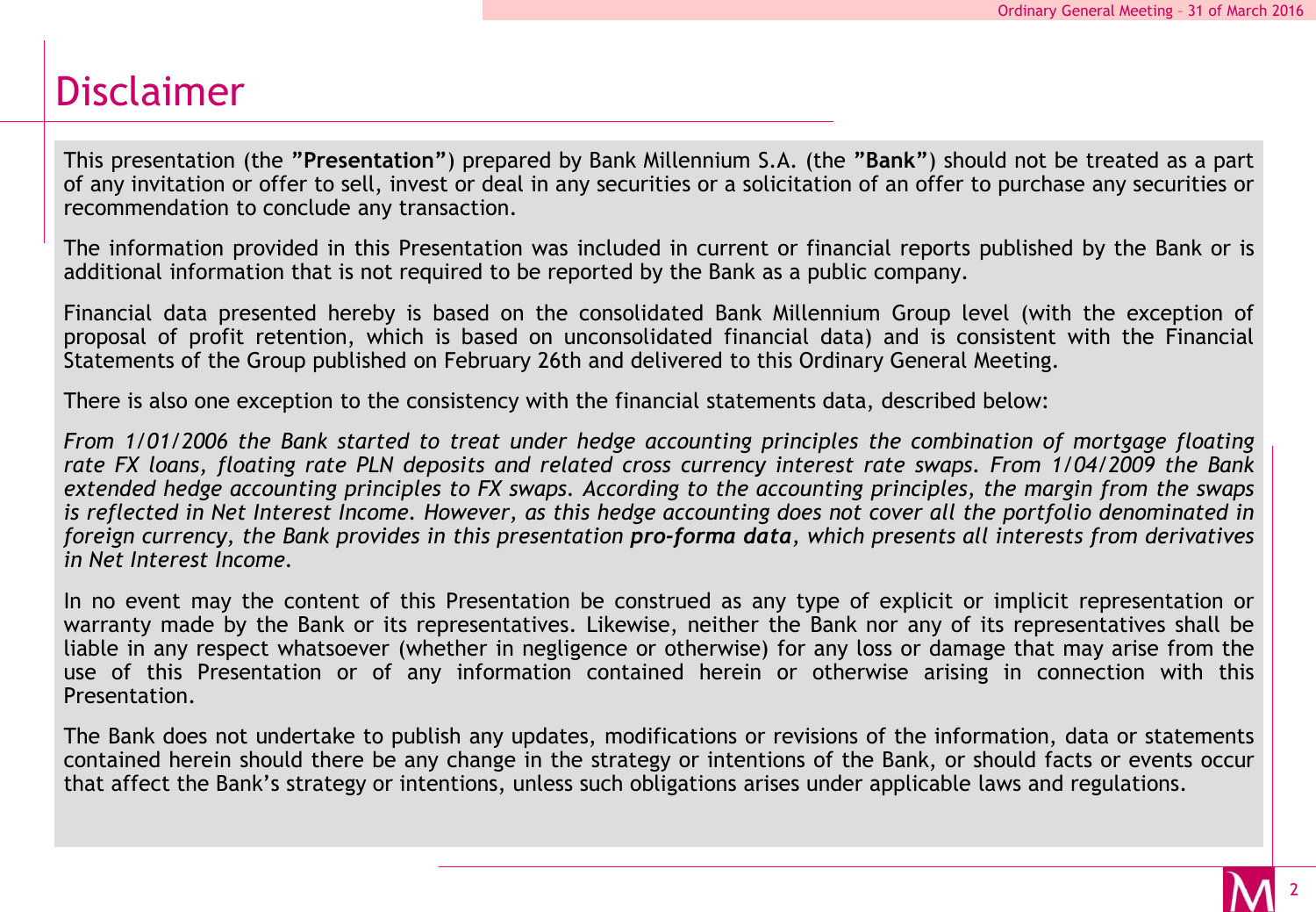# Summary of 2011-2015 achievements (1)





**-0.8%**







\* Compound average growth rate

\*\* including VAT, tax on interest and dividend, prepayment for employees' income tax

164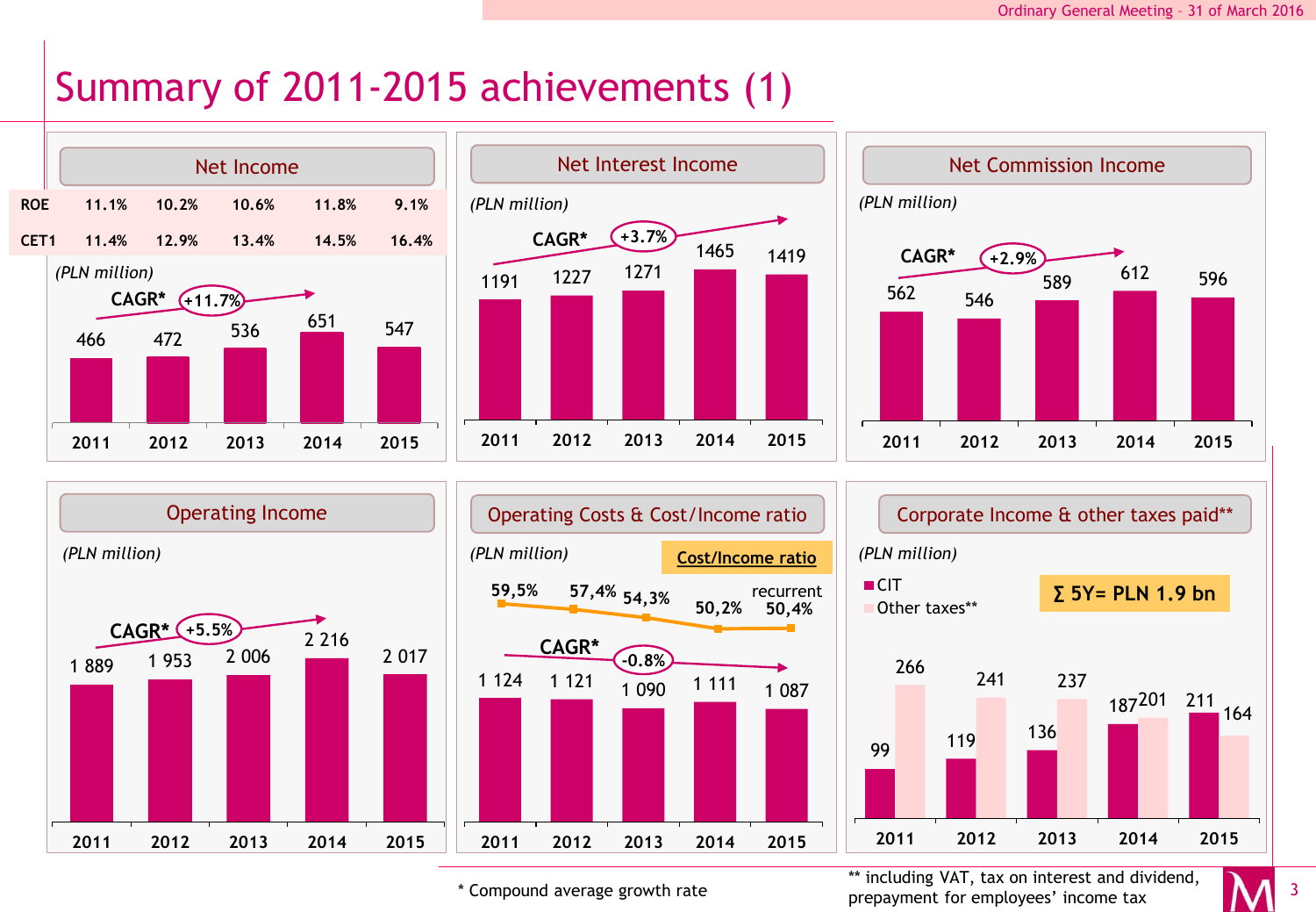# Summary of 2011-2015 achievements (2)



\* Compound average growth rate

**...**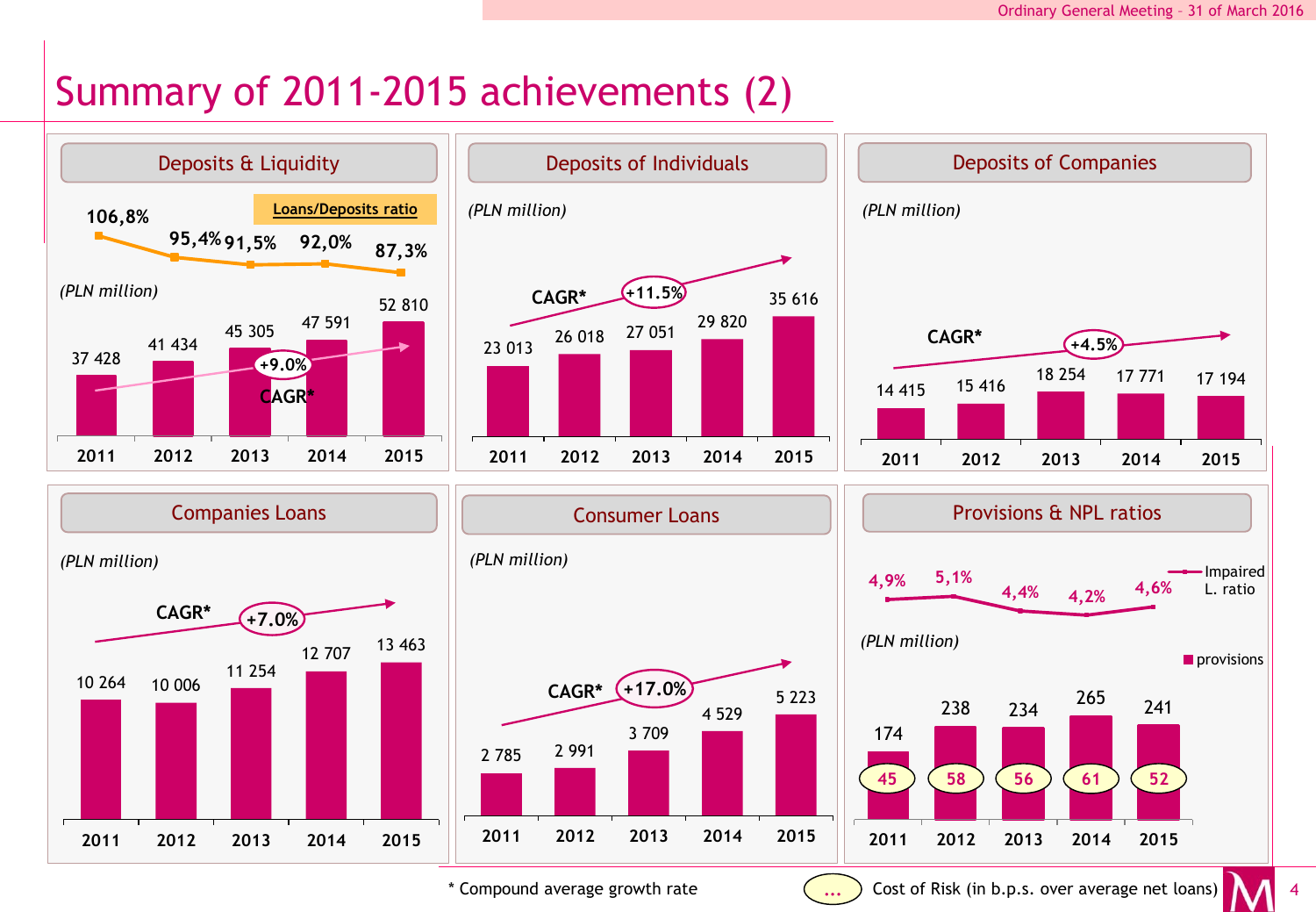# Profitability, operating income and interest margin



(\*) Including net other operating income and cost; (\*\*) Net Interest Income + Net Commissions Income; (\*\*\*) Pro-forma data: margin from all derivatives hedging FX denominated loan portfolio is presented in interest revenue (hedging derivatives) and NII, whereas in accounting terms part of this margin (PLN 53.4 million in 2015 and PLN 10.9 million in 2014) is presented in Result on Financial Operations. (\*\*\*\*) Net Interest Margin: relation of net interest income (pro-forma) to average interest earning assets in given period.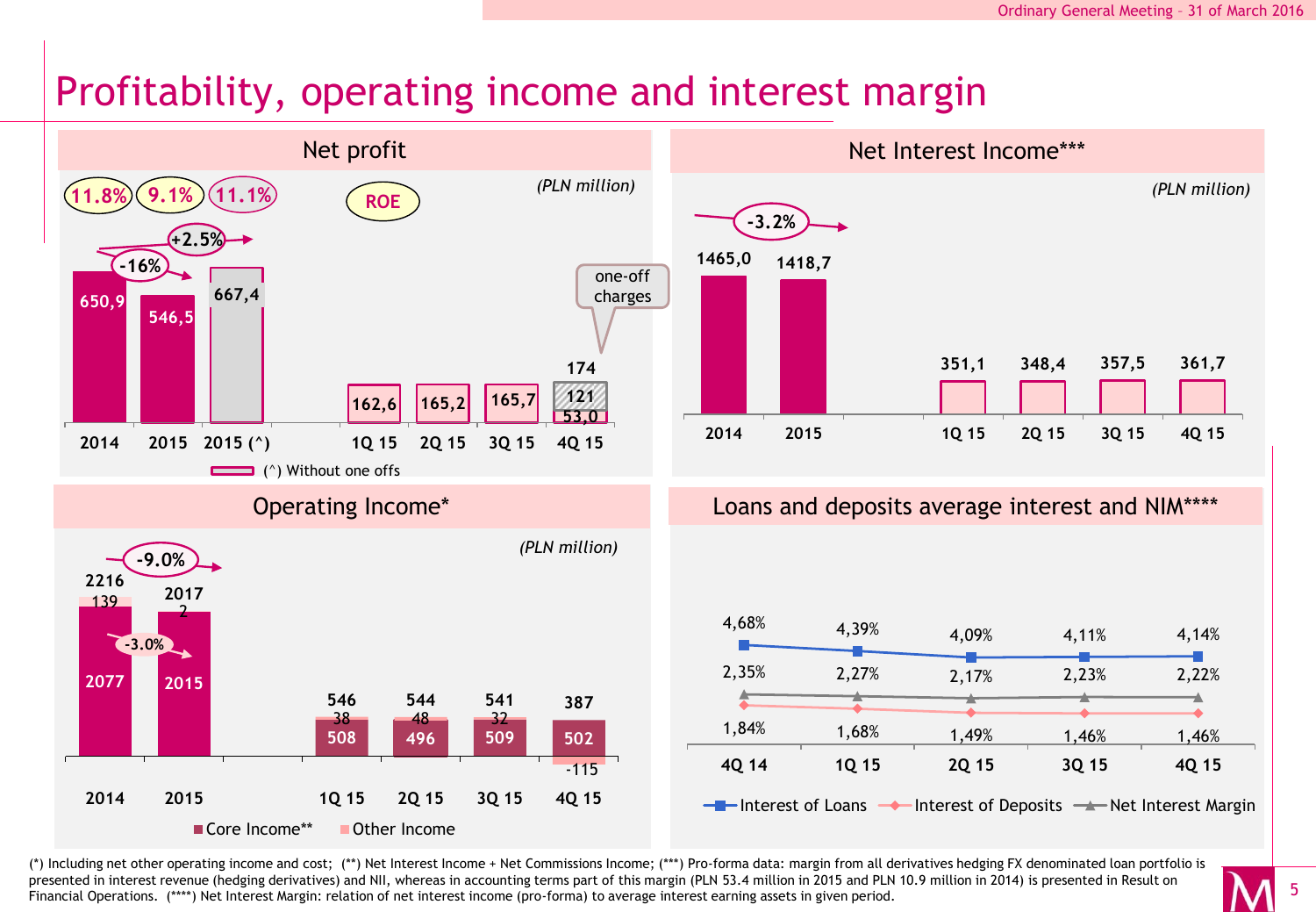#### Non-interest Income







\* On pro-forma basis; FX income and result on investment and trading financial instruments (including dividends)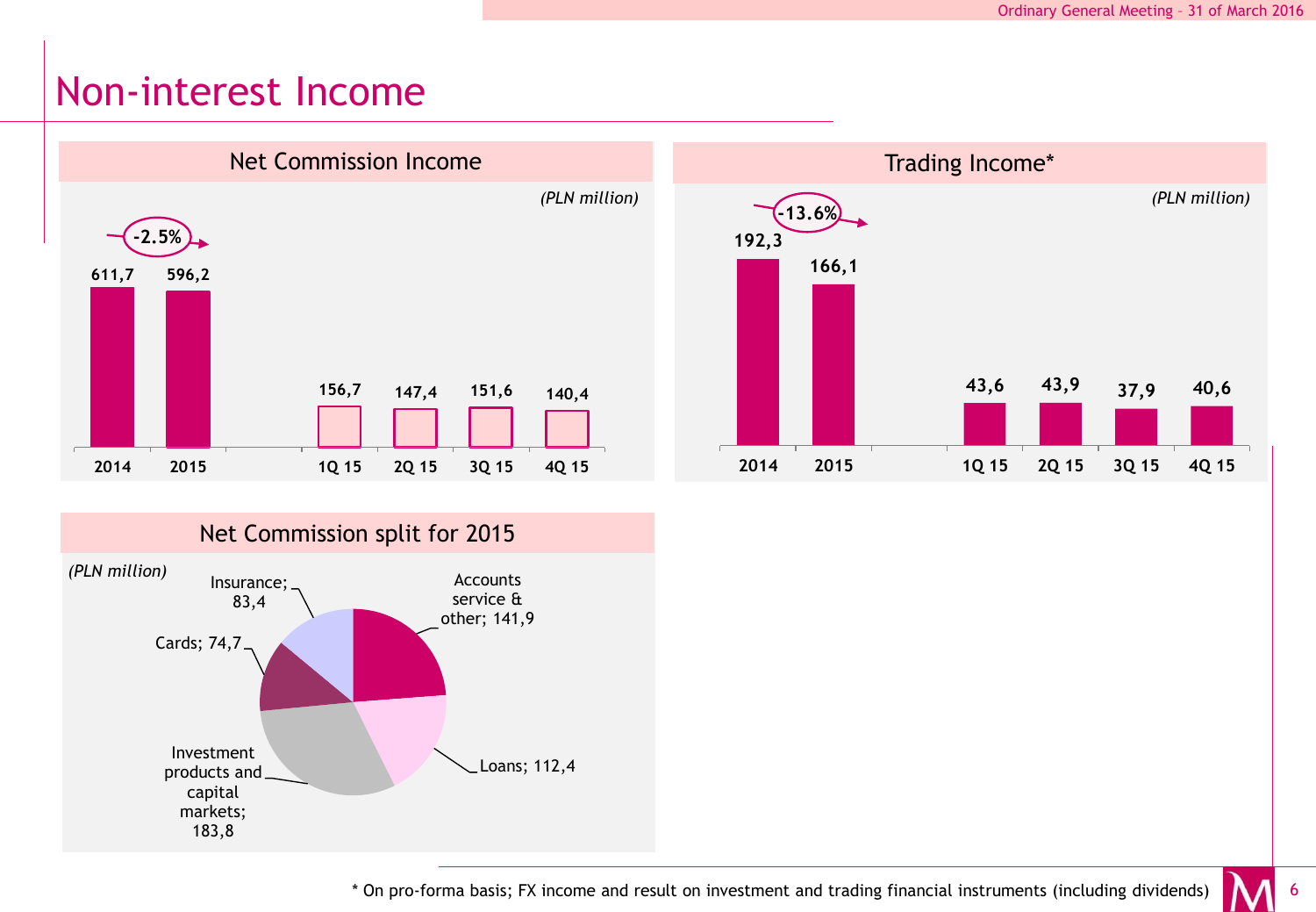# Operating Costs and Efficiency Ratio

**50,2%**

**2012 2013 2014 2015**



**50,4%**

(\*) Including depreciation; (\*\*) total impairment provisions created (net) to average net loans in given period (in basis points)

**2014 2015**

34

**Total corporate of which leasing**

119

<sup>44</sup> <sup>32</sup>

**2014 2015**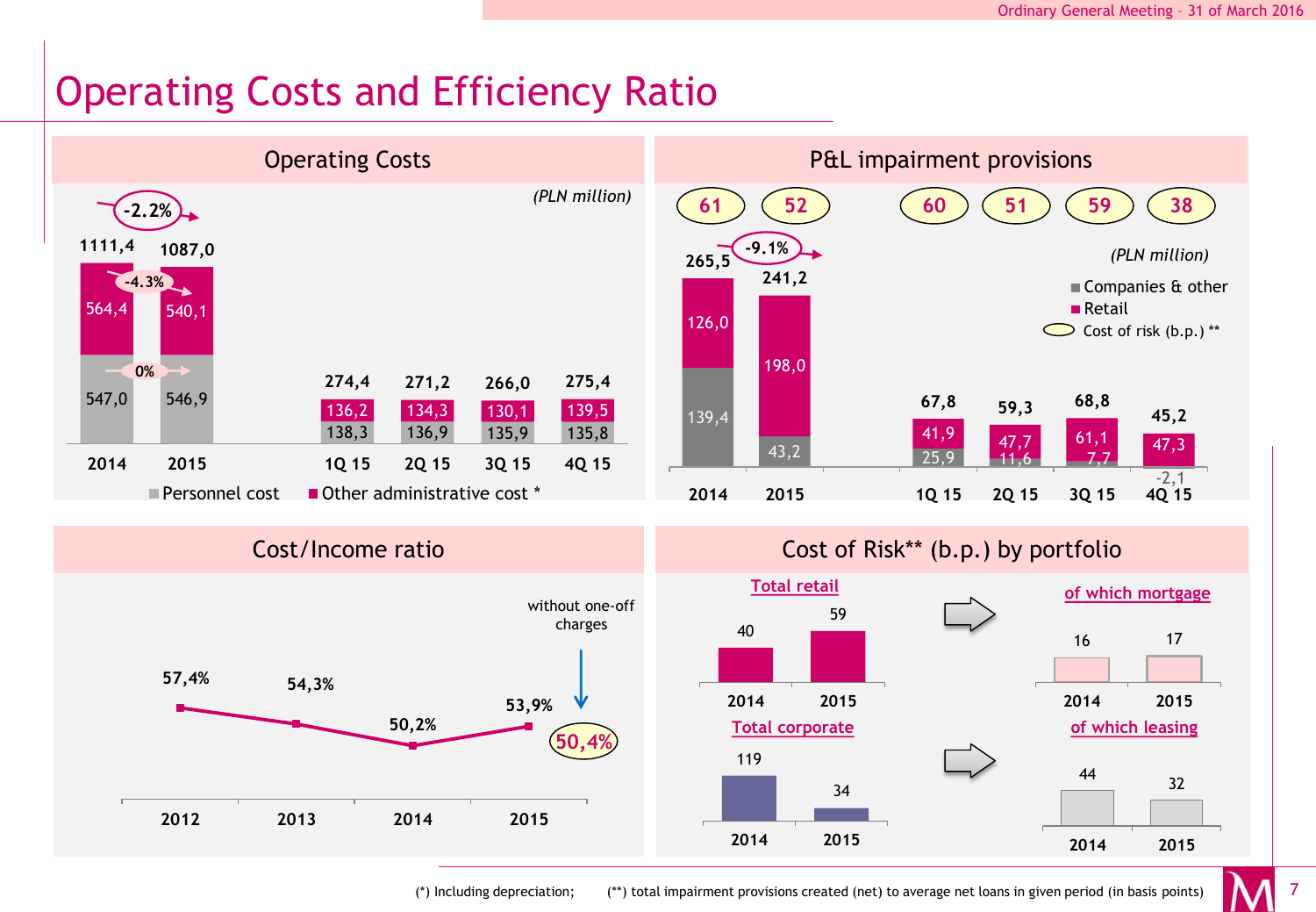# Asset quality, liquidity and capital ratios



(\*) The share of impaired loans in total loans gross; (\*\*) Coverage of gross impaired loans by total provisions (including IBNR); (\*\*\*) Impact of sale of retail NPLs worth PLN 103.5 million (covered by PLN 100.7 million provisions) done in September 2015; (\*\*\*\*) Under CRR/CRD4 rules and with partial IRB approach (on mortgage and revolving retail loans) but with regulatory constraint. (\*\*\*\*\*) Deposits include Bank's debt securities sold to individuals and repo transactions with customers.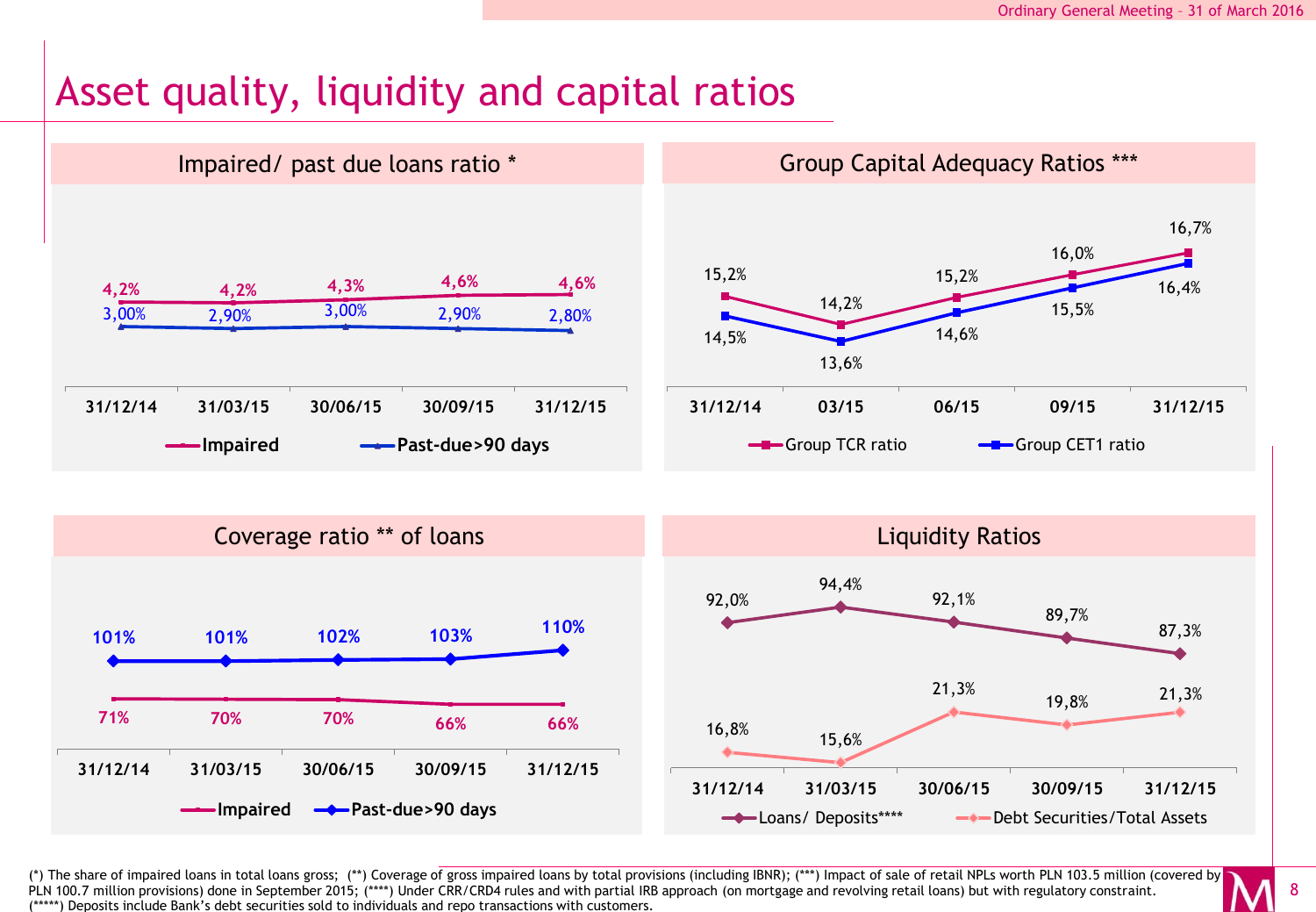### Proposal to retain 2015 profit (Resolution no. 5)

Bank Millennium has a dividend policy of distributing 35% to 50% of net profit as dividend.

However, following to the Financial Supervision Commission (KNF) position\* and taking into consideration the additional capital requirements concerning FX mortgage loans for households and necessity of keeping the level of capital conservation buffer, the Management Board of the Bank is proposing, with a positive opinion of the Supervisory Board, to retain entire 2015 profit of the Bank in the reserve capital.

| <b>Main indicators</b>                      | <b>Bank Millennium</b><br>Group | <b>Bank Millennium</b> |
|---------------------------------------------|---------------------------------|------------------------|
| Total Capital Ratio - on 31 Dec 2015        | 16.72%                          | 16.55%                 |
| Common Equity T1 ratio - on 31 Dec 2015     | 16.35 %                         | 16.17%                 |
| 2015 net profit (PLN million)               | 546.5                           | 814.2                  |
| Allocation to Reserve capital (PLN million) |                                 | 814.2                  |